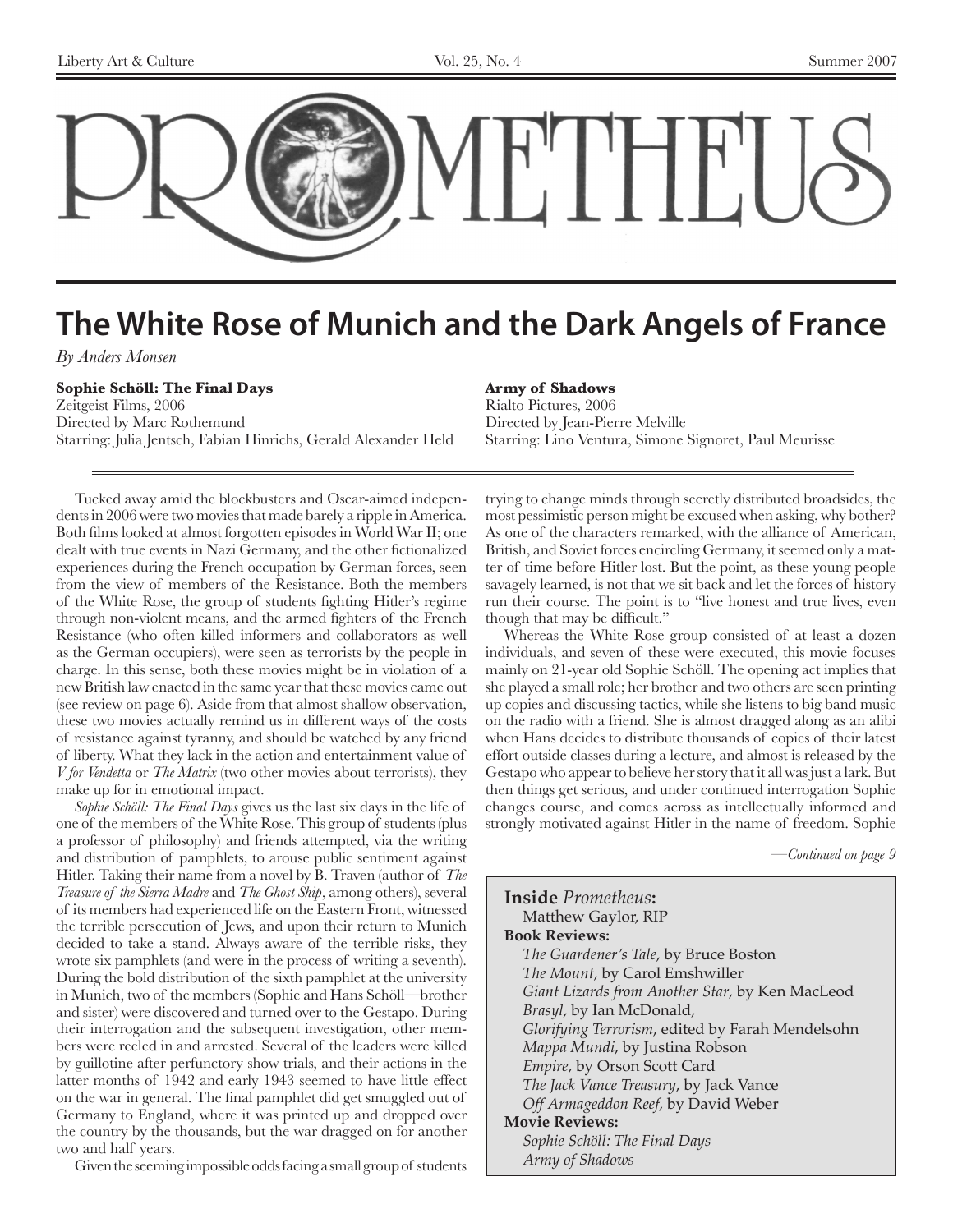



The newsletter of the Libertarian Futurist Society

> **Editor** Anders Monsen

### **Contributors**

Chris Baker Fred Curtis Moulton William H. Stoddard David Wayland

### **Letters and Submissions**:

Anders Monsen 501 Abiso Ave. San Antonio, TX 78209 editor@lfs.org

### **Subscriptions & Advertisements**

Libertarian Futurist Society 650 Castro St. Suite 120-433 Mountain View, CA 94041 moulton@moulton.com

### **LFS Online:**

http://www.lfs.org

| Basic Membership:                          | \$25/yr (\$30 int']  |
|--------------------------------------------|----------------------|
| <b>Full Membership:</b>                    | \$50/yr              |
| Sponsors:                                  | \$100/yr             |
| Benefactors:                               | \$200/yr             |
| Subscriptions:                             | \$20/yr (\$25 int'l) |
| All memberships include one-year subscrip- |                      |
| tions to Prometheus.                       |                      |

Classified ads: 50 cents/word, 10 percent off for multiple insertions. Display ad rates available. All checks payable to the Libertarian Futurist Society.

*Prometheus* © 2007 the Libertarian Futurist Society. The LFS retains a non-exclusive license to republish accepted articles on its Web site; all other rights revert to the contributor. Letters and reviews are welcome. Bylined articles are strictly the opinion of the writer and do not necessarily reflect the opinion of the LFS or its members.

**President** — Chris Hibbert<br> **Vice President** — William H. Sto **Secretary** — Michael Grossberg<br> **Director** — Charles Morrison<br> **Assistant Director** — Steve Burgauer **Assistant Director** 

**Vice President** — William H. Stoddard<br> **Treasurer** — Fred Curtis Moulton **Treasurer** — Fred Curtis Moulton<br> **Secretary** — Michael Grossberg

### **Board members**

David Tuchman Victoria Varga Joseph P. Martino Jorge Codina Lynn Maners

**Webmaster** Tod Casasent

### **Giant Lizards from Another Star**

By Ken MacLeod NESFA Press, 2006 *Reviewed by Anders Monsen*

Better known for his novels, Prometheus Award winning author Ken MacLeod gathers most of his shorter fiction in this nicely produced volume by the New England Science Fiction Association

(NESFA). However, *Giant Lizards from Another Star* isn't just a short story collection. MacLeod includes most of his published poetry and a slew of essays on science and science fiction, convention reviews, blog entries on political events, and some smallish squibs or fictional future history snippets. Published in February of 2006 with an edition of only 1200 copies, and sold primarily from NESFA's web site (www.nesfa.com), I heard of the book almost by accident late last year. This seems to indicate a lack of marketing, probably because NESFA's budget limits such an expense.

The book is split into sections, each grouped together by similarity in form. Leading off with poetry, then fiction, essays on fiction, essays on science, etc., this makes it easy for readers to wander off at leisure and tackle each section in any order they choose. I started off with the poetry, set the fiction aside for last, and went through the rest of the book first. I took this path because I had certain expectations going into the book, and saw several of those



expectations shattered, while others affirmed.MacLeod writes non-fiction essays often on his blog, The Early Days of a Better Nation <http://kenmacleod. blogspot.com/>, often about the Middle East, Scotland, and Marxism. Several of his essays were published in science and

science fiction publications, fanzines, and newspapers.

Some of the most entertaining pieces in the collection include the con reports, usually from European cons in what might be considered the "outer rim" of fandom, such as Finland or Croatia.

The section "About science fiction" discusses political aspects as well as the current trends of sf books. MacLeod knows and admires fellow writer Charles Stross's books, and it's interesting how these two writers living in Scotland have influenced the sf field so much in the past decade. Some of the pieces appear a little too local, or maybe incidental. The audience for some of the essays on Scotland or British politics probably does not extend far into the US, but MacLeod is a polished and passionate writer. There is certainly great opportunity via the internet now to learn more about such matters. Of the handful of fiction stories, the two most interesting pieces are the novellas,

*—Continued on page 4*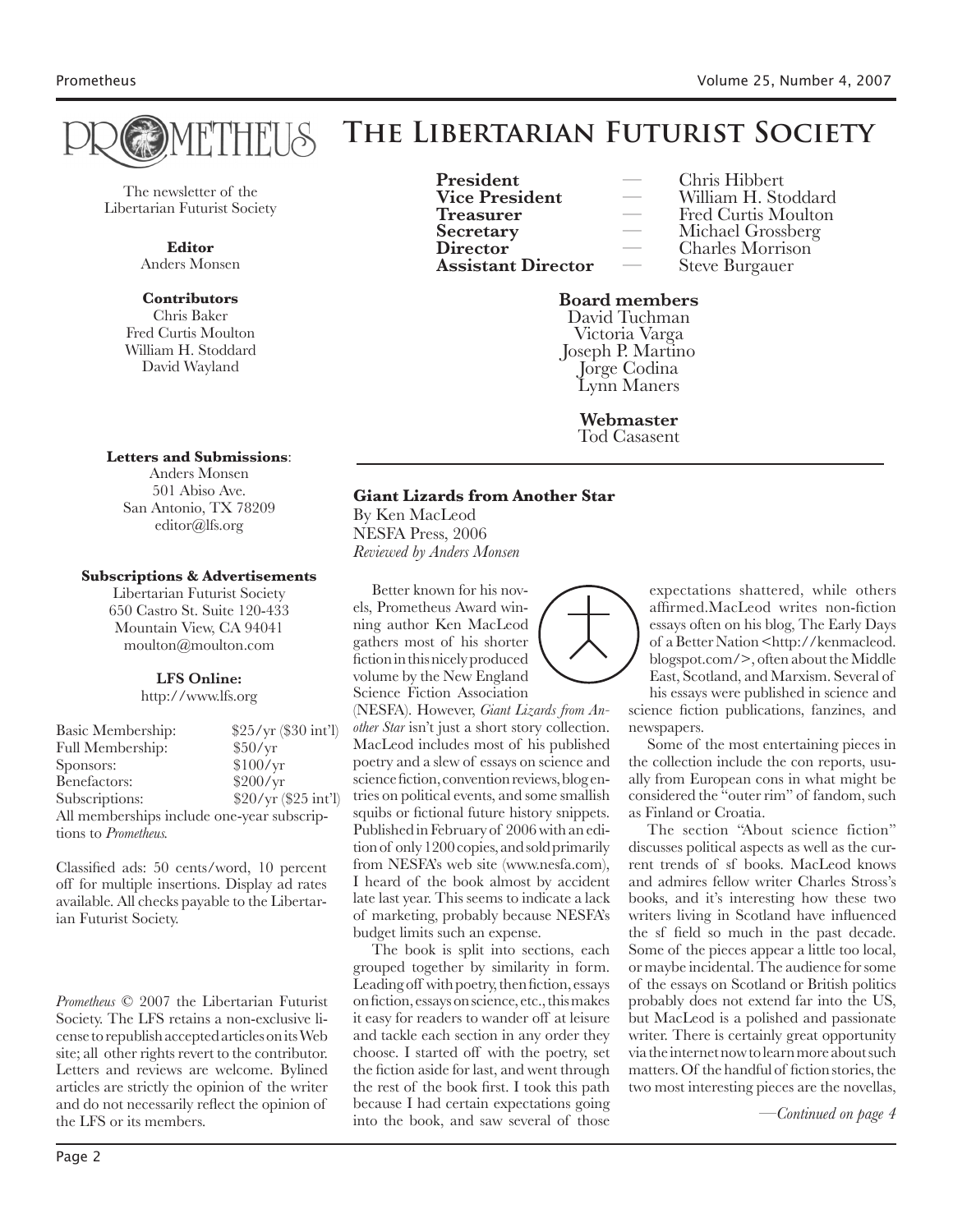# **REVIEWS BOOK**

**Off Armageddon Reef**

By David Weber Tor, 2007 *Reviewed by William H. Stoddard*

David Weber is best known for his Honor Harrington series, military science fiction that intentionally recreates both the historical situation of Napoleonic era naval warfare and the traditions of the British navy. Now, in *Off Armageddon Reef*, he presents actual naval warfare on another world—and re-creates those traditions even more closely. His setting is a technologically regressive society, deliberately set up by its founders to operate at a medieval level, and dominated by a religion that forbids innovation. As a result, his naval technology is comparable to that of the very beginning of the Age of Sail, the era of Lepanto (the last great battle between oared galleys), and the Spanish Armada (one of the first great battles between full-rigged sailing ships).

In fact, this technological retrogression is the underlying focus of the novel's primary conflict. One of the nations of his invented world—a seafaring island nation, remote from the central religious hierarchy and mistrusted by it—starts pushing at the edges of permitted technological advances. A lone survivor of the technologically advanced past, hoping to break the grip of the world church, offers aid to it rulers. The changes that result both speed up its advances and make it the target of a global war. This novel only shows the opening phases of that war, and leaves the underlying conflict unresolved; clearly Weber intends this to be the start of another long series.

The theme isn't a new one to science fiction, of course; it has appeared in novels from *Anthem* to *Lord of Light* to *Singularity Sky*. It's one readers of *Prometheus* are likely to find sympathetic; it's easy for us to favor Weber's heroes. Weber seems to believe in English exceptionalism, the idea of the English-speaking nations as distinctively receptive to freedom and progress. His nation of Charis is a very close re-creation of England, and its naval traditions are almost exactly those of the British age of sail; close enough in both cases to be something of an obstacle to suspension of disbelief, though Weber takes some care to re-create the geographical and cultural factors that made England distinctive. Note the choice of the name "Charis," from the Greek word for grace (the root of the English "charisma"): Weber is setting this up as a conflict between two different understandings of religion, one that turns its back on scientific truth and technological advances, and one that embraces them as one of God's revelations, and making it clear which view he favors—a theme with obvious applicability to our own world.

Mainly, though, this is an action/adventure novel, without many subtleties of theme or characterization. The reader's attention is focused on the political and religious intrigues that lead up to the war on Charis, and on the naval battles that work it out. The viewpoint character is, in effect, a superhero, with an extraordinary origin story and superhuman powers, operating in secret under a false name—and, like proto-superheroes such as Zorro and the Scarlet Pimpernel, fighting not against street crime or megalomaniacal villains, but against an oppressive political regime, both with fighting skills like those of the heroes of Hong Kong martial arts films,

and with subtle, mainly informational advanced technology. But Weber carefully limits this character's freedom to act, giving the human characters something meaningful to do in the story. At times his plot seems a little predictable—it's possible to see some of its developments coming—but the machine works: the climactic scenes are still compelling reading. Similarly, though it's possible to foresee plot developments of future novels, such as the relationship between Charis and the neighboring country of Chisholm, and between their respective rulers, it seems likely that they'll be entertaining.

Ayn Rand made a distinction between melodrama, in which the conflict is between one person's values and another's, and drama, in which characters experience inner conflict among their own values; in those terms, *Off Armageddon Reef* is almost entirely melodrama. It has both Weber's typical weaknesses—a contrived setting that's too close a fit to its historical prototype to be quite believable, and a protagonist with superfluous distinctive traits (in this case, the viewpoint character's anomalous gender) that don't advance the plot and that aren't explored in depth—and his typical strengths, the ability to write an action novel that never loses narrative momentum, and to evoke the naval traditions its author clearly loves. One might wonder why he doesn't write actual historical fiction, instead of historical fiction in outer space; on the other hand, his invented setting frees him from fussy concern with exact details of chronology and character, and allows him to shape the plot freely to his theme. On the other hand, I have to note an astonishing slip, in a short passage about oared warships in Earth's history (page 328 of the novel), that casts doubt on Weber's qualifications as a naval historian: He seems to have confused Xerxes with Xenophon. Checking this would have taken less than a minute online, and either Weber or his publisher ought to have made sure it was right!

Weber clearly aims to entertain readers, and he succeeds. This novel isn't overburdened with theme, but it has enough to give direction to its story, and to point the way to sequels; and while it's not specifically libertarian, it's one that most readers of *Prometheus* will find sympathetic.

### **The Mount**

By Carol Emshwiller Small Beer Press, 2003 *Reviewed by David Wayland*

Carol Emshwiller's novel, *The Mount*, is a curious yet insightful study of slave mentality. Perhaps "curious" is not the correct word, for the scientific and socio-historical background in the novel seems tenuous and at times ridiculous. The narrator, an adolescent boy who writes the story within the context of growing up a willing slave, is more interesting than what the surrounding plot elements. This boy is trained as a mount, functioning like a horse to alien invaders with atrophied legs and small stature, who have taken over Earth and ride human around in the neo-primitive remains. These alien riders are called Hoots, for the loud method in which they communicate, and they appear to have conquered earth with no overwhelming technology, but rather by their powerful sonic voice and the ability to strangle humans with quick and powerful hands.

*—Continued on page 4*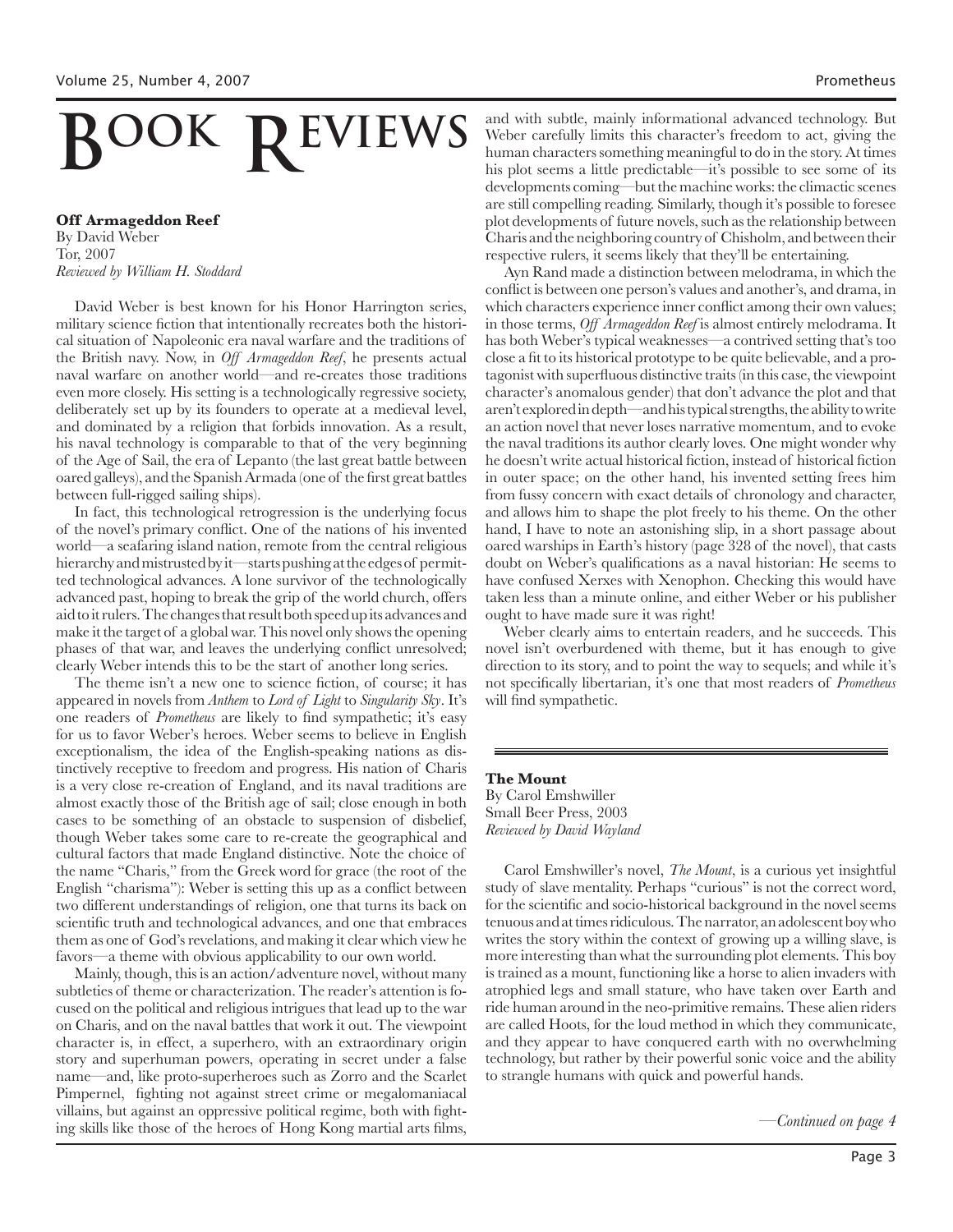### *—The Mount review, continued from page 3*

Generations after the conquest, humans exist only to serve the Hoots, and have been bred specifically for their running and load-carrying ability. Hoots and humans live in small, scattered compounds, and most travel appears to be relegated to human feet. The two main human breeds are the sturdy, powerful Seattles and the endurance trained Tennesseeans. A few wild humans exist in the mountains, mainly ignored by the Hoots. Given biological constraints, the breeding program outlined by Emshwiller seems impossible. Instead, it's purely a construct upon which to hang her plot, though often it detracts from the overall feel of the novel.

These objections aside, what makes the story readable is how she handles the absolute acceptance of the narrator's role and servitude. All the time while reading the novel I wondered at the tipping point: when would the narrator realize the difference between liberty and servitude, and what then would he attempt?

How did the Hoots create a society of willing slaves, content to exist in the role with just a few gaudy incentives? Perhaps this is no different from human societies with slavery or under totalitarian regimes? People have the almost infinite capacity to reduce the inequities of life into personal growth charts, where they ponder and struggle to advance through social or party ranks to achieve privilege for themselves within existing bounds, rather than freedom from those bounds. Charly, the young narrator, yearns to become a great and renowned Seattle, and this becomes his life, at the cost of personal relationships with his estranged father, a former thoroughbred racing Seattle.

Emshwiller introduces chaos and doubt in the form of Charly's father, who returns to break him out of captivity. Now leading a band of free men in the mountains (who believe freedom means voting on virtually everything), they see as their goal the liberation of all humans from the Hoots. When they liberate Charly they also capture Charly's rider, a young Hoot destined to rule all Hoots, and by extension all humans. Charly reacts poorly to his freedom, but as he and the young Hoot deal with the loss of their former life and the changing nature of their roles as master and servant to that of friends, they absorb qualities from each other. After the inevitable confrontation between Hoots and humans on a grander scale takes place, both Charly and his rider must choose the future, and life for both races hangs in the balance. Whether the solution is optional or not, Emshwiller does raise some interesting questions. I don't see any fully thought-out sense of political freedom or philosophy in the book, but rather as Walter Mosley's *47* dealt with a few years ago, this novel is about the mentality of slaves and masters, and how that can change.

At times the suspension of disbelief required by the reader takes this novel out of the realm of sf and into fantasy, or even gonzo fiction. As the book is told from Charly's perspective, the narrative appears deliberately unsophisticated and rough, as befitting a poorly educated slave. This style detracted from my experience as a reader, but *The Mount* managed to present a unique coming-of-age tale amidst alien invaders. I just wish those invaders had not appeared as silly as in this story. For a more powerful tale of humans used as beast-like slaves, I'd turn to Neal Barrett Jr.'s *Through Darkest America*.

### *—Giant Lizards review, continued from page 2*

"Cydonia" and "The Human Front." The former first appeared as a UK paperback in 1998, as part of the series called The Web. There are signs of the pre-dot-com internet boom in the story, back from the days when the world was getting wired and the future seemed unlimited. Tie in some conspiracy theory stuff from the *X-Files*, mix in politics and kids, and it is quite a nice little tale, though it certainly shows signs of aging. "The Human Front" was probably the longest MacLeod story that I had never read. Initially available in UK editions, it appeared in a *Years's Best Science Fiction* anthology back in 2002 (edited by Gardner Dozois), and so a paperback version should now be available. (The crudely reprinted logo is lifted from that story's text, with apologies to MacLeod.) There are elements of the conspiracy theory in this story as well; the focus is two-fold with a political rebellion alongside tales of gray aliens in advanced aircraft. But what seems like a simple tale of deceit and power becomes a little weirder, turning into a sort of parallel worlds trope. Saving it for last made the effort worth the wait.

So, is *Giant Lizards from Another Star* for Ken MacLeod completists only? Most likely, the answer is possibly, maybe. For a small press edition, the \$25 cover price is quite a fair deal. Not every work in here is memorable, but you learn a great deal about MacLeod as a writer and person in these pages. You will be hard pressed to find these stories elsewhere. Some stories, essays, and poems may have a rather narrow audience. Others deserve a great deal more.

### **Brasyl**

By Ian McDonald Pyr/Prometheus Books, 2007 *Reviewed by Anders Monsen*

Ian McDonald's *River of Gods* merged AI and near-future India to show a dazzling alien world. In *Brasyl*, McDonald manages to repeat his alien-in-our-world theme, turning South America's vast country into a prism of the future, which goes to show that for most American and European readers, you don't really need off-planet adventures and space operas to experience the truly alien. Brazil's strong cultural and historical ties to Portugal through centuries of colonization make it less alien than India, perhaps. At the same time the wholesale blending of African (through slavery), European, and native cultures result in a wild mix.

*Brasyl* tangles together three seemingly disconnected narratives, from the years 2006, 2032, and 1732. In the present, we experience the life of an aggressive TV producer fighting and scratching to advance through the ranks. In the future, dominated by RFID and perpetual surveillance, a young businessman from the favelas stumbles upon quantum mechanics and alternate world theory. Meanwhile, 300 years in the past, a young priest arrives from Europe to admonish a rogue colleague in a *Heart of Darkness*/*Apocalypse Now* vein. Amid tales of a frog's toxin with the powers to make people walk through worlds, the three threads slowly come together.

McDonald's novel is a tense and edgy book, almost permanently on fast forward. The heavy use of Portuguese words and Brazilian slang adds to the otherworldliness. McDonald's present and future reminded me of the gritty movie *City of God*. The result is a colorful, heart-pounding sf thriller, well worth every Brazilian *Real*.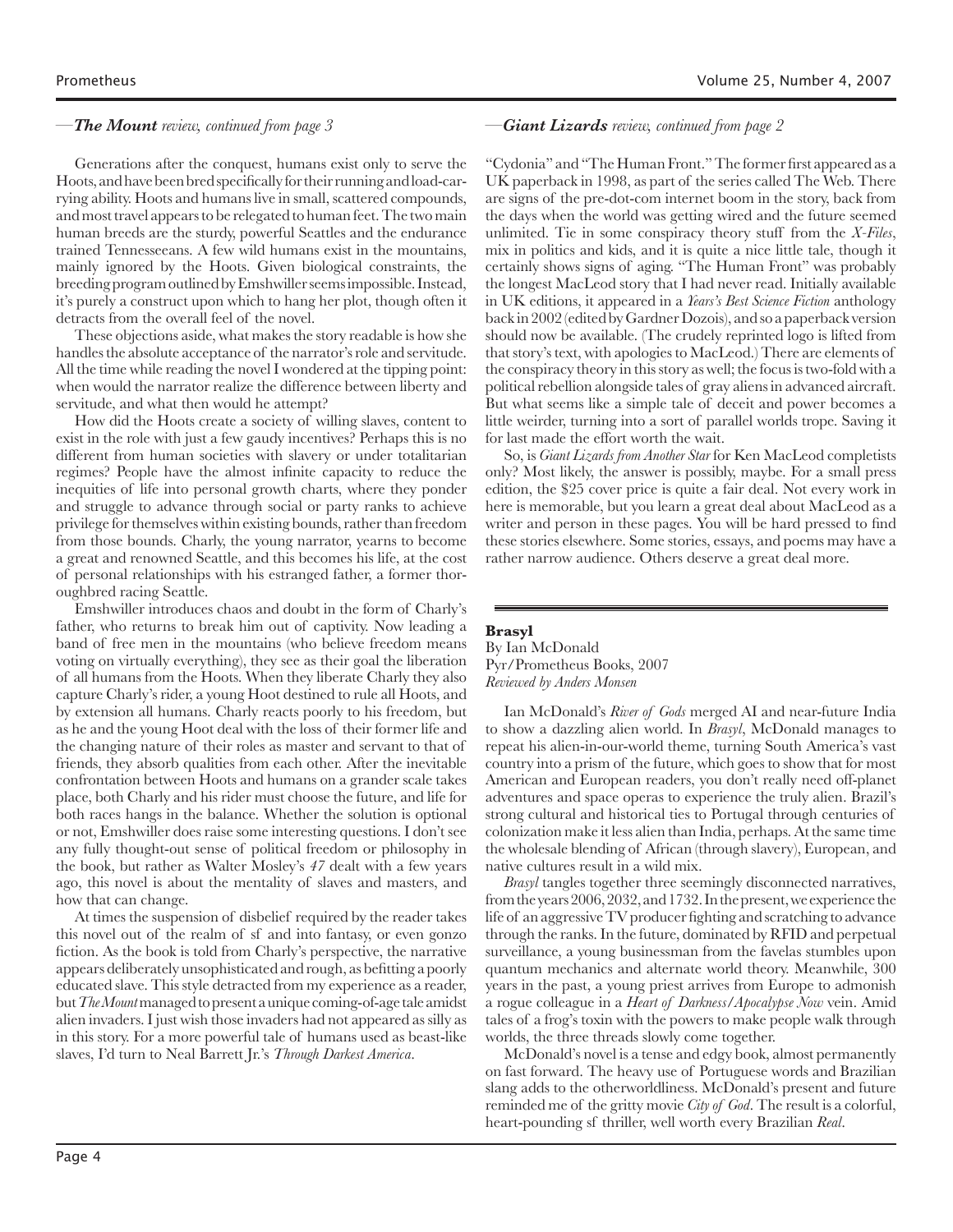### **The Guardener's Tale** By Bruce Boston Sam's Dot Publishing, 2007, \$19.95 *Reviewed by Anders Monsen*

In fiction, dystopian societies often tend to overwhelm the characters that inhabit them. With the possible exception of Winston Smith from George Orwell's *1984*, most readers tend not to remember the names of the characters from such books as Aldous Huxley's *Brave New World*, Ayn Rand's *Anthem*, Ira Levin's *This Perfect Day*, or Yevgeny Zamiatin's *We*. These novels are among the pre-eminent classics of dystopian fiction. For the most part, things tend to go bad in dystopias (of the above books, Levin and Rand are exceptions), as it seems that the authors seek to showcase their worlds rather than their characters. Orwell's *1984* is certainly the best known of these books, with its now familiar themes of eternal war, memory hole, constant surveillance (which the UK these days is desperately trying to emulate), and the use of political language. The general dystopian theme itself strikes a chord deep within each reader, particularly those with an anti-authoritarian streak. Still, in general there aren't that many *memorable* dystopian works. Perhaps the concepts are too similar to present any originality, or maybe the depressive nature of these books is such that most authors tend to shy away from them.

Along comes Bruce Boston's novel, *The Guardener's Tale*, published by a small press called Sam's Dot Publishing, with a staggeringly small run of 200 copies. Given this number of copies, it's very likely that this novel will slip below the radar of most readers and critics. This is truly unfortunate, as *The Guardener's Tale* stands firmly in the same company as the classics mentioned above. It is an ambiguous novel, with no real hero, and leaves many unanswered questions. But still, Boston addresses the issues of individuality in a seemingly perfect world, a world that in actuality is rife with problems.

The society in Boston's book is fairly calm and organized, but also quite regimented, with a minor but important social outlet. The citizens generally live comfortable lives, advance through professional ranks, and suffer only if they stray outside certain rules. They suffer few apparent wants, and release any tension through a weekly night out where they don masks and act out sexual and social fantasies. A small corps of Guardeners maintains order, and few people are killed as punishment. Every citizen is scanned, and their potential for deviancy tracked, plotted, and forecast through an intricate visual picture of their personality. Mental adjustment takes care of most cases, while others are exiled to the countryside. Still, the vast majority seems content. Occasionally, a few incurable individuals crop up, such as Richard Thorne.

The Guardener-ruled society endures a few flaws, such as minor slums where intractable persons live, and wastelands outside the main cities. In these slums live people who refused to fit into the more regimented society. Their options are limited, and most tend toward illegal activities, such as smuggling and prostitution. Some inhabitants appear to be able to choose to live outside the normal patterns, and they tend to congregate in these slums.Thorne is a disaffected computer operator, somewhat aware he doesn't fit the normal mold in his society. He seems to lack ambition, and finds the weekly nights out contrary to his personality. His wife, or chosenmate, revels in her ambition and embraces her nights on the town. Thorne instead takes to wandering in the slums as an outlet, and befriends a disaffected co-worker already on the edge of social deviancy.

This co-worker introduces Thorne to a prostitute, Josie Jimson, the daughter of a former radical leader who disappeared many years ago after a failed revolution. Unexpectedly, Thorne falls in love with Josie, and spends more and more time with her instead of his chosenmate. Josie introduces him to banned books, marijuana, and whiskey, all guaranteed to land him in trouble should the Guardeners discover his activities. Complications ensue when his chosenmate, Diana, becomes prey to a powerful architect who blackmails her for sexual favors. When she finally confesses this



to Thorne, he is enraged despite his new emotional distance from her; a new persona has emerged, and he takes action that attracts the notice of the authorities. Thorne's infatuation with Josie has driven a usually calm and indifferent man over the edge, and once committed he confesses his affair to Diana, stating his intent to leave her. Unwilling to let go, she drags him into a virtual vacation that forces Thorne's mind to unravel, and the Guardeners step in, taking stock of all events and drastic action to restore equilibrium to society.

Although Thorne is not a very likeable person, yet he does have a strong personality. I felt somewhat frustrated with Thorne as a character, but he is not a typical heroic character, and his flaws seem to make him more human than the society in which he lives. Perhaps this frustration stems from the source of the person writing the story, whose own feelings certainly might cloud the way the characters are portrayed? As the title states, the narrator is one of the Guardeners, a certain Sol Thatcher. Thatcher is an older agent, very even keel. And yet he sees something in Thorne's actions that affects him deeply. Thatcher indeed is the person who undergoes the most radical change in the novel. Through the investigation of Thorne, this veteran and staid Guardener begins to question the very fabric of his society and especially his own role within that society, at tremendous personal and professional cost.

Dystopias tend to be damned near impossible to conquer. Inevitably, humans prove malleable, breakable; they tend to fall back into the society from which they're trying to escape. Yet in the end this is a book about individuals. Boston occasionally falters, such as in portraying Diana's blackmailer as so blatantly and lecherously evil, and perhaps even Diana as too flighty. Josie Jimson could have stepped forward a great deal more; she seemed to mainly as a bitcharacter, without any of the fire that she seemed to stoke in Richard Thorne. Thorne's changes could be attributed to lust and passion, but he also develops a taste in the more epicurean matters of life, and in this regard any respect for the state and Guardeners vanishes. One almost imagines Thorne taking up the mantle of Josie's father, but not every revolution seeks the overthrow of the state. The pace moves relatively quickly towards the end, though I found the virtual honeymoon episode a little distracting. The narration sometimes seems stilted and melodramatic, but in general this book certainly belongs as a great anti-authoritarian novel for the ages.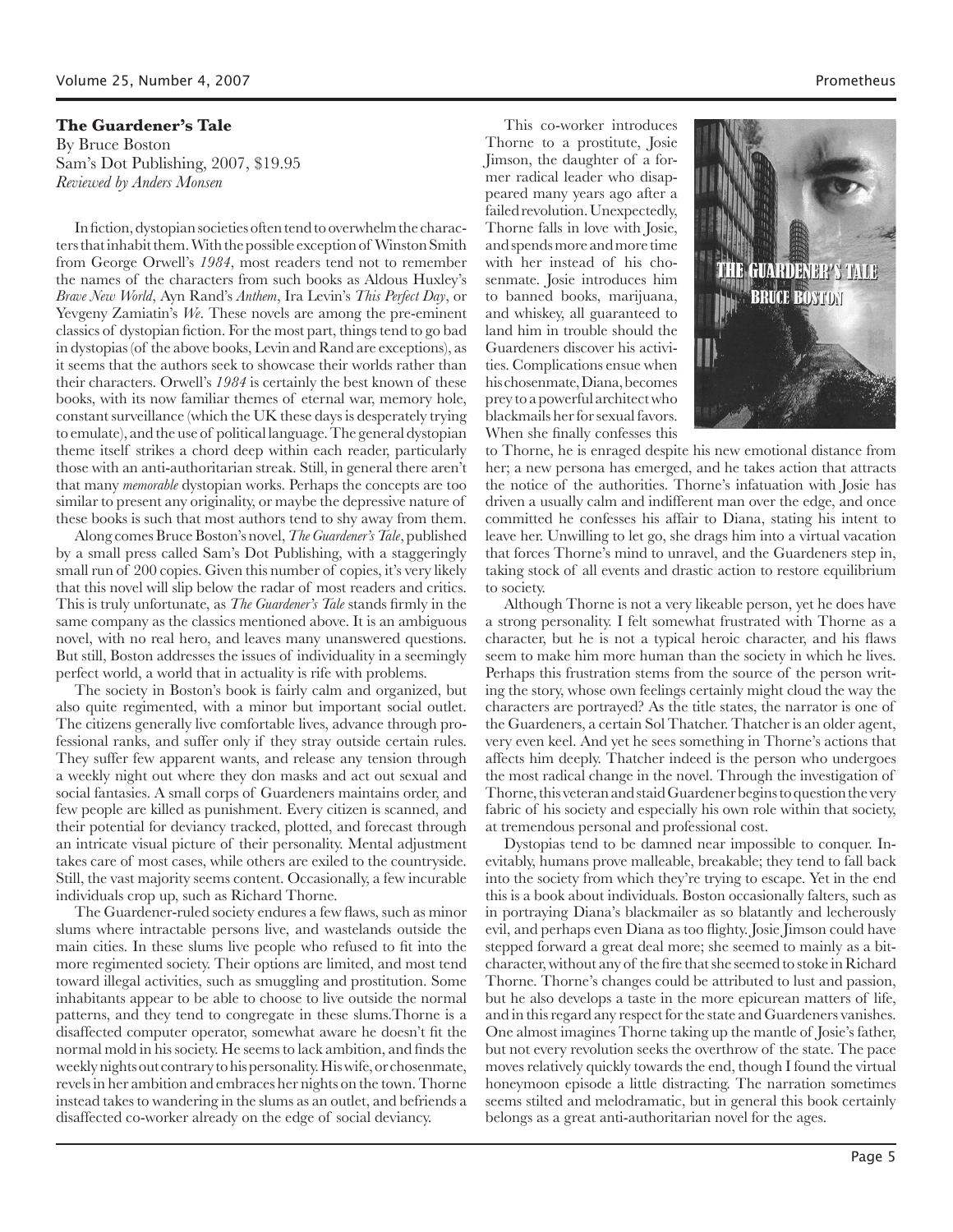# **Terror, terror, burning bright, in the forests of the mind**

### **Glorifying Terrorism**

Edited by Farah Mendelsohn Rackstraw Press, 2007, £15/\$34 http://rackstrawpress.nfshost.com/ *Reviewed by Anders Monsen*

*"A philosopher-mathematician loaded with explosives, lucid and reckless, resolute without optimism. If that's not a hero, what is a hero?"*

—Georges Canguilhem

In the current "war on terror," long-held ideas on freedom of speech in the US and UK slowly are being stripped away under the guise of national security. In combating certain dangerous views, a far broader blanket of silence is imposed. The 2006 Terrorism Act in the UK punishes anyone who is perceived to "incite or encourage acts of terrorism" whether these acts

are in the past, future, or present. Given this view, the American Revolution, the French Resistance during WWII, and other battles against oppressive regimes now could be considered acts of terror. *Glorifying Terrorism*, an sf anthology of original stories edited by sf critic Farah Mendelsohn, steps forth and declares if this be terrorism, then make the most of it.

Collecting 24 short stories and one poem by a diverse group of pros and new writers, Mendelsohn adds an important work to the literature of dissent. It is almost impossible not to debate the nature of terrorism when considering these stories, as most people would be quick to distance themselves from acts of violence against innocents, while at the same time lending at least implicit support to the idea that resistance is noble and virtuous. Some of the works in this book do in fact seem to favorably portray the worst aspects of modern non-state inspired terrorists: the taking of innocent lives as an end in itself. Other stories are more traditionally anti-authoritarian, so to speak, and therefore probably more palatable.

With two dozen stories covering the same theme, it becomes difficult to pick ones that stand out. There are no instant classics like Kurt Vonnegut's "Harrison Bergeron" or Harlan Ellison's "'Repent, Harlequin!' Said the Ticktockman." Many tales tend to fall into a variation of resistance or anti-authoritarian actions. Very often the narrators engage in some self-sacrificial act, a martyrdom for the cause. Some stories are more thoughtful, while others seem to be about hooligans just having a go at society, like the protagonists in the movie *A Clockwork Orange*, where violence seems normal.

James A. Trimarco's "The Sundial Brigade" is maybe the most memorable story in this book. Humans who settled Mars return centuries later, discover they want to experience authentic ancient history, and convert terran cities to museums. They force people to play set roles, to make everything more authentic. A few people attempt resistance, but allies in the struggle may not always be what they seem. The other significant story is Adam Roberts's "Here Comes the Flood" which imagines a future where governments handle resistance by spreading terror through nightmares. A super story, inventive and rife with memorable prose. The opening line, for example, about the president stating it is "better to send terrorists



than troops" into a country, catches reader offguard, until they learn that the meaning of terror in Adams's story is not exactly what we currently associate with the word.

Meanwhile, a few stories deal with the phenomena of going native, such as Elizabeth Sourbut's "How I took care of my pals," which fails to convey real empathy, and suffers from a confusing back story. Marie Brennan's "Execution Morning" also shows sympathy to oppressed people from within, and comes across as the prologue to a longer fantasy novel. A trio of tales tackle the issue of revenge as motivation, and a couple others the violent act of resistance, although one story takes the distribution of information as resistance; it seems tame in comparison to some stories, but far purer from a libertarian viewpoint, I think.

Charles Stross's "Minutes of the Labor Party Conference, 2016" seems almost tame. Consist-

ing of a brief set of notes, the view of the future in the UK is a grim one, though this Labor Party seems quite unlike the current authoritarian version. I find it difficult to label this a short story; it is more a non-fiction vision of the future, though that probably does not make much sense. Ian Watson's "Hijack Holiday," on the other hand, carries a disclaimer from the author—although written before the events of 9/11—part of the plot is eerily similar. Watson uses the ultra-rich and their ennui-driven lifestyles to mock consumerism in his deadly story. There is little empathy for any of the characters, and less so for the terrorists.

Meanwhile, Jo Walton's brief story is little more than a fragment, as is Ken MacLeod's "MS Found on a Hard Drive." I think MacLeod's strengths lie in longer stories, from novellas and upward, where he can develop his ideas and stretch the level of debate. Gwyneth Jones's "2020: I am an Anarchist" does little but give anarchism a bad name. Katherine Sparrow's "Be the Bomb You Throw" portrays a useful idiot, who aids a group against the government. Kira Franz blends a "blame whitey" view with a suicide bomber sculptor in "The Lion Waiting." Little attention is given to dead children who suffer from the so-called noble act of this sculptor, and her story takes the title quite literally. Davin Ireland's "Engaging the Irdl" is another invader story, though far more balanced. It still left me feeling somewhat uneasy, as it elevates those who see nothing wrong with killing children; in this case, the victim is from within the tribe, and murdered for accepting gifts from strangers. Likewise, Kathryn Allen's "Count Me In" seems to condone killing innocents for some imagined greater purpose, while Chaz Brenchly's "Freecell" deals with punks who just want to get on TV.

Although not all stories can be considered pro-liberty from a traditional libertarian standpoint, these are all anti-authoritarian. Yet I wonder whether the book would have had a greater impact with fewer entries. The type is small, and many stories so brief they offer little but ideas. The sheer number of tales in the same theme blend everything together, and there are really only a handful of good tales. Still, for publishing this anthology, editor Farah Mendelsohn deserves applause. The title and cover of *Glorifying Terrorism* may make some readers squirm, but the heart of the book is in the right place.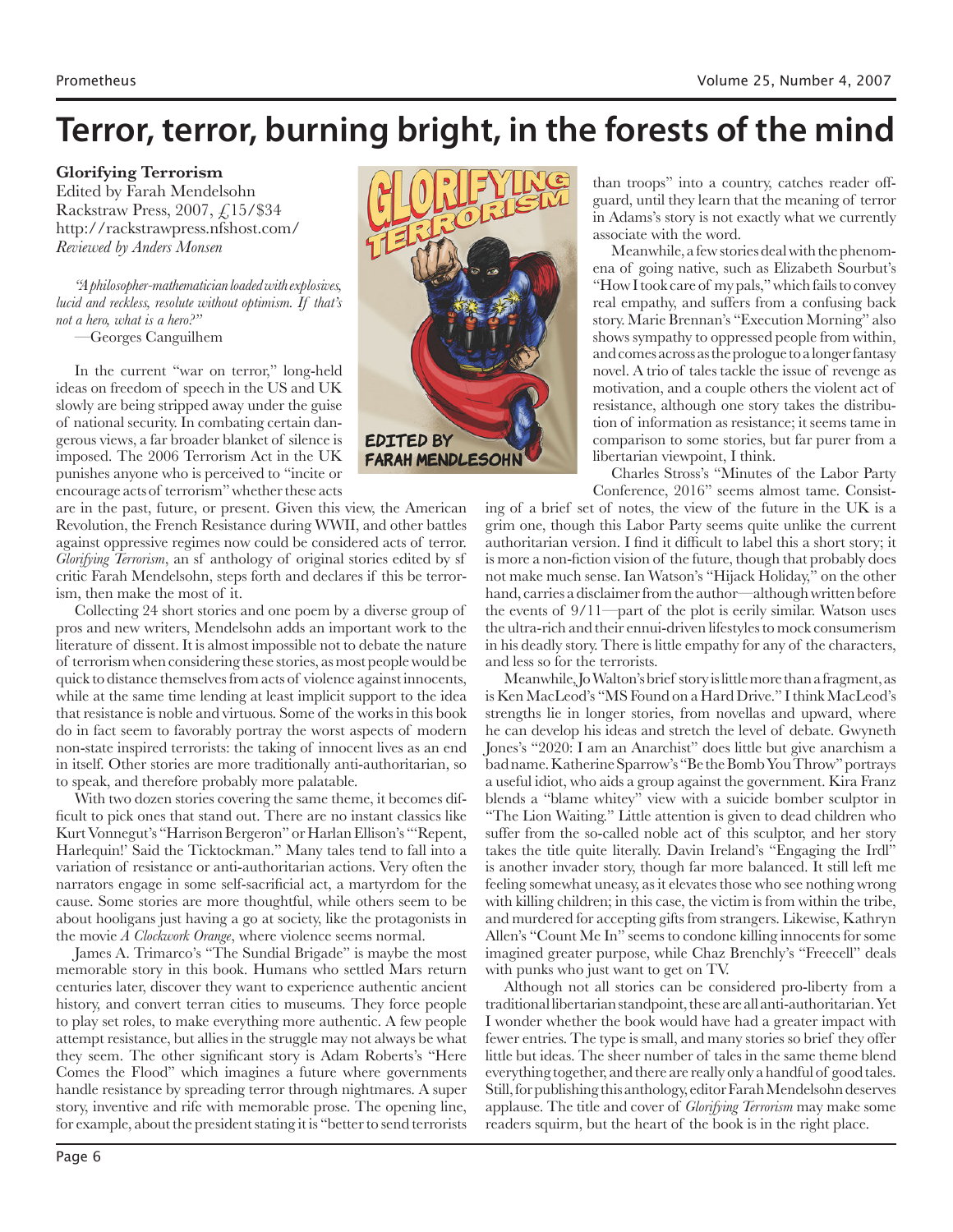### **Encomiums, salutes, noble breast-beatings, laudatory allusions and the like**

**The Jack Vance Treasury**

By Jack Vance Subterranean Press, 2006 *Reviewed by Anders Monsen*

I'll state my disclaimer up front: Jack Vance is my favorite writer, and has been so for nearly 22 years. Since picking up the collection, **The Narrow Land**, in 1985 upon the recommendation of sf writer Øyvind Myhre, I've bought and read all Vance's books in countless editions and imprints. I own almost all of the Underwood-Miller hardcovers, including a few rare ones. I initially signed up for the Vance Integral Edition, but later balked at the \$1000 price tag. And yet, I bought without hesitation this latest collection of Vance stories, even though I have read them all before, some of them multiple times. Vance has that effect on his fans. In fact, while looking up the exact words for the title of this review, from **Lyonesse: Madouc**, I could not resist re-reading the entire novel. I then went back and read the other two books in the series. When I noticed two Magnus Ridolph stories in **The Jack Vance Treasury**, I had to pick up and re-read all the tales in **The Complete Magnus Ridolph.**

As in any retrospective collection, the keenest criticism lies in the selection. Despite weighing in at over 225,000 words, this book contains only a fraction of Vance's work. Many key stories are left out, a few are too similar. Where is "The Narrow Land," or that ultimate tale of revenge, "Chateau d'If?" Still, many of the works with are essential Vance: inventive, erudite, complex, graceful, and more. Since Vance stopped writing new material a couple of years ago, after the publication of his final novel, **Lurulu**, and most of his recent works were novels, these stories tend to be older works. Vance's career spanned six decades of work, starting with "The World Thinker" (another story missing from this book) in 1945, and he has written over sixty books. He is a winner of the Hugo, the Nebula, World Fantasy, and the Edgar (for his mystery novel, **The Man in the Cage**), and a Science Fiction Writers of America Grand Master. Vance is greatly admired and respected by his peers, but popular and commercial success always seem to have eluded him. His dying earth stories, Cugel the Clever books, the incomparable Lyonesse trilogy, and his Demon Prince quintet and Planet of Adventure quartet of novels mark, in my opinion, the highlights of his career.

Vance's shorter works, from brief sketches to fully realized novella length studies, all show up in this collection. Certain common threads tend to run through most of the stories. Many of the stories deal directly with the tipping points and causes of change in societies after years of ossifying tradition. This is prevalent especially in the longer works, such as "The Miracle Workers," "The Dragon Masters," and "The Last Castle." They show a build-up of tension between two forces, often invaders and natives who have co-existed uneasily for years (often decades or centuries). The need for change often is both inevitable and necessary, yet usually most of the characters resist out of conservative beliefs in tradition. Choosing sides as a reader is not always easy, yet Vance seems to favor not so much one over the other, but rather the agents of change, the innovators and early-adopters, the rebels and risk-takers.

The stories themselves range from detective efforts, to outright fantasy in the tradition of Lord Dunsany and Clark Ashton Smith. Vance may have literary forebears (P.G. Wodehouse and Jeffrey Farnol are cited as influences as well), but he never imitates. To use a word that often appears in his own fiction, Vance is non-pareil.

This treasury of tales proves valuable for new readers of Vance as well as old fans. Brief snippets of Vance's own words about the writing craft appear after each tale (though all are reprinted from many years ago, and do not always speak specifically to the tale that it follows). A fascinating autobiographical essay concludes the book, although it, too, is a reprint (albeit a very recent one). This essay lifts the curtain and reveals a little of Vance the person; Vance usually lets his fiction do the talking, and rarely himself steps out into the spotlight. While no recluse, Vance rarely frequented sf conventions like many other writers, and thus remains largely unknown to fans. Few of his works are currently in print, despite having published over sixty books in several genres. Many of his rarer works fetch vast sums on the used book market. This collection showcases many stories that are available only to those readers who trawl through used book stores or online clearinghouse sites like abebooks.com.

Several of Vance's longer works align well with libertarian ideas, such as **Blue World**, **Emphyrio**, **Wyst: Alastor 1716**, the Durdane trilogy, and to some degree, **Big Planet**. Some of his shorter works also display elements that libertarians can applaud, but often due to the shorter nature of these works, they are more focused on individuals and the recurring theme of change (often for the sake of change itself), to examine more political rooted ideas. In some cases, such as with his Dying Earth or Cugel books, morality seems non-existent or meaningless. This often also is the case in some of his less favorable societies encountered by more scrupulous protagonists; although not overtly evil, most of the antagonists in Vance's works often seek to take advantage of any and every person. Vance is a widely travelled individual, and it's certainly possible that encounters as a tourist with people from other cultures influence such negative opinions of people. More often than not, tourists or foreigners are seen as fair game by less scrupulous people. Even some regular individuals who might not rob their own neighbors see nothing wrong with lifting extra cash from strangers. One can see perhaps some of the same themes in many of Edgar Rice Burroughs' books, another influence sometimes cited by readers and critics of Vance. ERB's societies, especially in his Pellucidar novels, display similar stranger-averse societies; suspicion is normal, and treachery constant.

Perhaps Jack Vance is not a writer for every taste. That might be the reason his fame still suffers. His style often seems languid, too laconic or slow-moving compared to the more exciting adventure sf. Still, as I re-read his books again and again I never cease to marvel at his incomparable word choice, where often one word or phrase does the work of four of five words, and his endless imagination and insights. In *The Jack Vance Treasury* you can get lost inside worlds of marvel, and I can only hope the publication of this book will yield additional reprints of Vance's work, and that many more readers will discover the joys of his inventiveness and singular mind. Few writers carve their own style as distinctly as Jack Vance.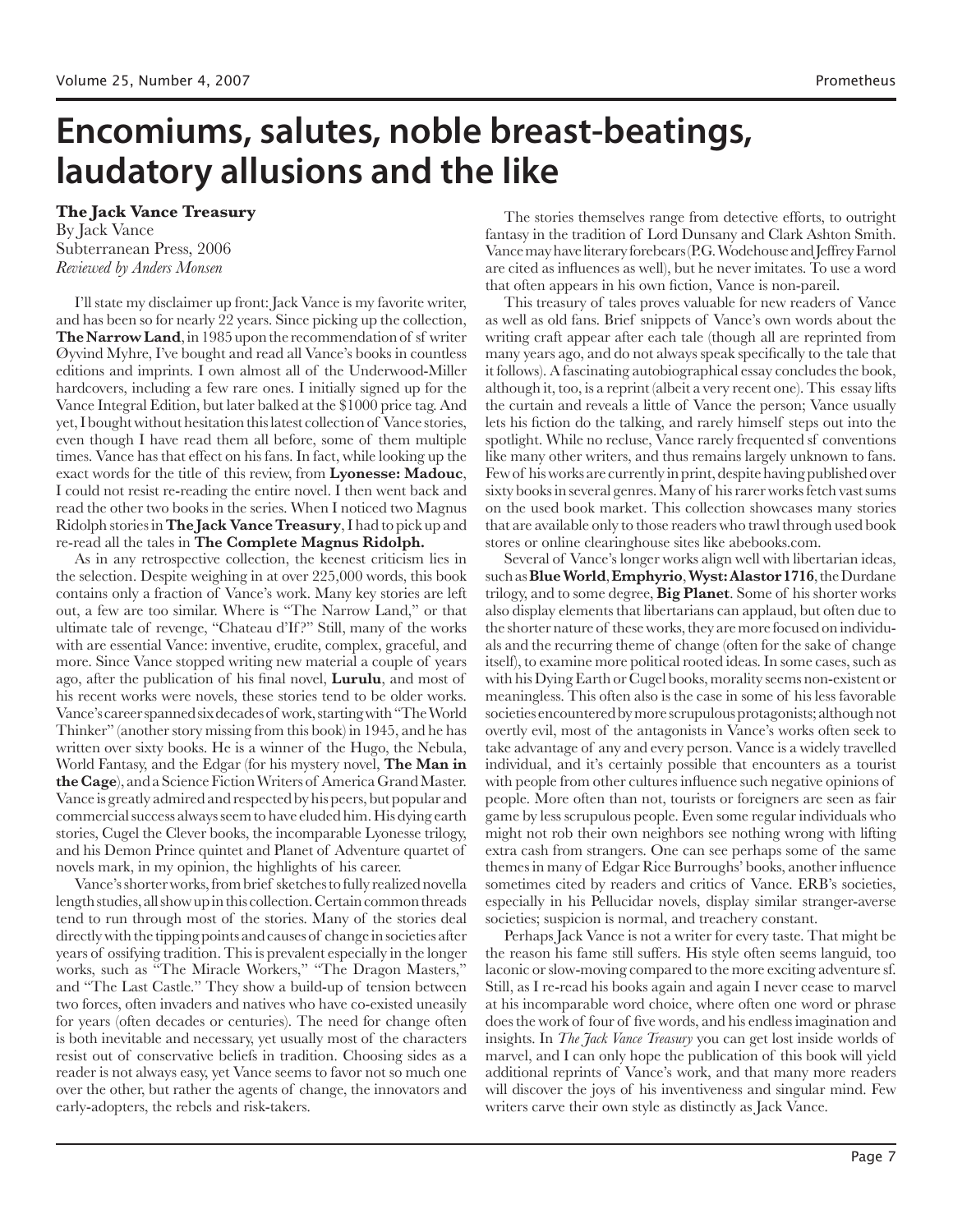# **Matthew Gaylor, RIP** he had effectively been thrown out of the Ohio LP.<br>Matt actually made political activism fun. He sin

*By Chris Baker*

[*Matt Gaylor was an LFS member for more than half a decade in the late 1990s and early 2000s and for several years a Prometheus Awards finalist judge.*]

Matthew Gaylor died Thursday 28 June in Columbus, Ohio. He was best known for his mailing list, Freematt's Alerts. He distributed that list from 1996 to 2002. Matt was 47.

I first encountered Matt on the old Moderated Discussion of Objectivist Philosophy (MDOP). That was early 1996, and he announced that he was starting his own mailing list. I was one of Matt's first subscribers, and his list Freematt's Alerts was one of my first e-mail lists.

As a side note, the MDOP was my first e-mail list. A guy named Jimmy Wales had started it back in 1991. Today, Jimmy is known as the founder of Wikipedia.

Matt had long understood the power of this new media. He told me that he had been using e-mail since 1992 (very early for anyone outside of academia). It was also on Matt's list where I first learned about the attempts of governments to spy on the Net through programs like Echelon.

Matt never worked as a techie, but it was easy to have an intelligent conversation with him about technical subjects. He was also a dedicated Mac user and would quickly defend Macs against their detractors.

I finally met him 1998, when I moved to Columbus. Matt and I forged another bond as we had both been born in Wheeling, West Virginia. But he was 11 years older and had left the area at a much younger age.

Matt was the first person to tell me about all the problems within the Libertarian Party. He felt like it was truly a waste of time, although I felt (and still do) like I had nowhere else to go. He had a lot of stories of various problems and had reported problems with other groups as well. He suggested to me that the LP had even been infiltrated by various agent provocateurs for the sole purpose of sabotaging it.

It is a real tragedy that Matt never wrote his political memoirs or kept some type of journal. He stuck by the movement, even though

Matt actually made political activism fun. He simply didn't care whom he annoyed or angered. His criticisms weren't always fair, but he always called something a spade if he believed it was a spade.

He told me a great story about finding a negative article about John Kasich and distributing copies of it out at a Red Team fundraiser. I just laughed, as he was one of the few people who had the guts to try something like that. Matt loved being a troublemaker, just like the heroes who threw the tea into the Boston Harbor.

I especially enjoyed spending one Saturday night with him in the Ohio State University area in the fall of 2002. This was during a march against rape. Matt had distributed flyers around campus advising women to buy guns and "take aim against rape." OSU administration and the student newspaper were not happy.

Freematt's Alerts was a great tool for activism, and it was a great fit for Matt's personality. All Matt did was send out various articles (news and opinion) on subjects important to those who were sympathetic to the cause of freedom. Thus, he formed loose alliances with people in groups like Gun Owners of America, the Independent Institute, and the ACLU. Matt became friends with people like Jim Bovard, L Neil Smith, JJ Johnson, and Declan McCollough. Matt told me that he would even receive books from publishers, hoping that he would review them. I seem to remember Matt telling me that he had something like 700 subscribers.

It was the only e-mail list where I read just about everything that was sent out. It was my primary source of news on the World Trade Center. It was my source when I learned of the death of Robert Nozick and Poul Anderson. It was also on 14 September 2001 that I first read questions about whether United Flight 93 had crashed or had been shot down.

Matt's health steadily declined over the last few years of his life, and his interest in activism declined as well. He was severely overweight, and this naturally lead to other problems.

Like RW Bradford, Matt never got any monetary compensation for his work. He took pleasure in just doing it. He was interested in revolution for the sake of revolution, or—borrowing words from Abbie Hoffman—"revolution for the hell of it."

*Chris Baker interned at* Liberty *magazine (1996-7) and currently lives in Austin, Texas. He has also been published in* The Freeman*,* Austin Chronicle*, and*  Columbus Alive*.*

### **Timepeeper, new L. Neil Smith story debuts online August 2007**

Let's say you're one of three teenaged friends who have "borrowed" a gadget from your school for use in a research project. And due to an accident, you lose the gadget. Because it's Friday, you have a couple of days before the school learns its gadget is missing. What do you do? Well, you go and find it, right?

The problem is, this "gadget" is something called a "TimePeeper," and you've sent it back 75 years in time from your home in 2080, when time-travel is still a very experimental and dangerous activity. So finding it and getting it back before Monday is going to be a very neat trick, indeed.

Such is the premise of the graphic novel *TimePeeper*, an all-new story written by L. Neil Smith and illustrated by Sherard Jackson, to be published online by Big Head Press. The story will be serialized on the BigHeadPress.Com site starting in August 2007, with plans for a printed version in the summer of 2008.

"Up until now, I've been the only artist associated with Smith's graphic novels," said Scott Bieser, who is also creative director for Big Head Press. "But, Neil has many more great story ideas than I have time to draw, so I had to find another artist, and the right artist, to work with him. I looked at scores of different artists before I found Sherard, or rather, he found us, in response to a call for artists on Warren Ellis' 'The ENGINE' web site.'

Sherard Jackson began his illustration career in 1995 as one of the artists and co-founders of the indie comic book company, Noir Press. "Sharard's drawing style has a strong 'shonen manga' influence which I think will be very suitable for this story, which is essentially a teen adventure-comedy," Bieser said. "The three friends from 2080 have many of the same problems teen-agers today deal with, but the future technology they've grown up with give those problems a new dimension." — *from a Big Head Press release.*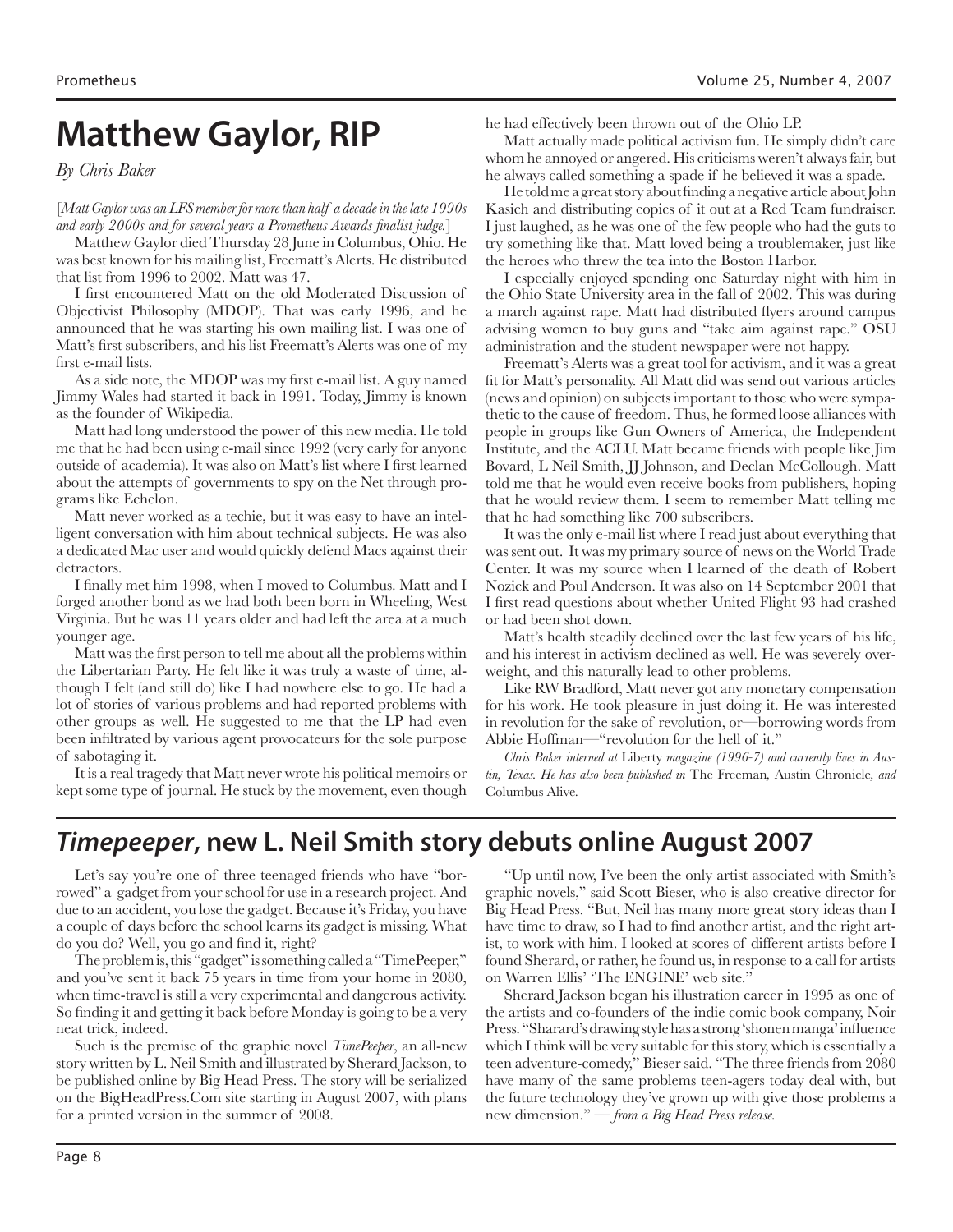# **Fallen Empire**

### **Empire**

By Orson Scott Card Tor, 2006 *Reviewed by Fred Curtis Moulton*

*Empire* by Orson Scott Card is a novel set in a near future USA in most respects much like the current USA. In Card's novel the assassination of the President and Vice-President lead to the conservative Speaker of the House assuming the Presidency as next in line of succession. You might say "Wait! What! Assassinations?" Yes, assassinations. You see this novel is supposed to be a thriller.

The first chapter takes place outside the USA and is designed to introduce one of the main protagonists to the reader. It seems written in order to engender feelings of respect and affection for the protagonist, Captain Malich; promoted to Major by chapter's end. But this attempt at emotional manipulation is so blatant that the effect is lost. The development of Malich continues when he is in graduate school at Princeton taking classes from the renowned professor Averell Torrent.

In chapter three we are introduced to Captain Coleman, the other half of this dynamic duo through most of the rest of the book. We then meet Malich's blunt and impassable secretary, DeeNee Breen, then shortly thereafter Malich's virtually perfect wife.

When Malich and Coleman finally meet, the action heats up with the aforementioned assassinations. From then on the readers get some standard thriller fare with lots of weapons and action and intrigue and some extras that I discuss below. Some very odd plot twists follow, and of course, New York City with the 9/11 allusion plays a part.

New York City is invaded and taken over by a bunch of mechanical weapons devices and some troops in advanced body armor. The mechs rampage through New York City using loudspeakers to proclaim that they are there to protect New York City from the "unconstitutional government" in Washington DC and that everyone should stay off the streets in order not to be hurt. All the while these mechs are shooting at anything in a uniform, even an apartment building doorman. The mechs also shoot at our "Dynamic Good Guy Duo," who just happened to be in New York City because they decided to drive from New Jersey to go visit Ground Zero very early on Sunday morning; the traffic will be light and they can get back to New Jersey in time to go to church.

There is very little description of the mechs but what is given does not sound particularly plausible. We are told that the mechs are fourteen feet high, have two legs, are impervious to small arms fire and have enough space in the ball for a human operator. And the mechs can run, turn and shoot. There is little or no discussion of details, such as how they are powered, what kind communications they have or how they stay stable. At fourteen feet tall if half of the height is legs then there is a seven foot diameter ball on top of the legs. But it supposedly runs well and chases Malich and Coleman down the street. The discussion of "first responders" covers one group of police who are dead and another group that our Dynamic Duo team up with. This group is able to bring down one of the mechs and disable it. Then this group makes it to the Holland tunnel where they kill the "Bad Guys" and make their escape. The scene in New York City is just one example where the reader is hard pressed to decide if it is science fiction, thriller, political rant, or sermon. Or an unintentional parody of them all.

*—Continued on page 12*

### *—Sophie Schöll & Army of Shadows, continued from page 1*

skillfully spars with both her interrogator and her judge; the former abandons his criminology defense to simply fall back on authority, whereas the latter loudly harangues her without listening to what she

has to say. The ending appears inevitable, but is no less shocking.

Meanwhile, in France, the Resistance takes up the battle against Vichy collaborators and German occupiers. The Allies gave these men and women little logistical support, but saw some use in their activities. *Army of Shadows* shows the grim realities of such a war—compromised individuals had to be dealt with as surely as the enemy, and the ultimate cost seemed almost natural. Several of the characters in the movie were based on real people, and both the director and author fought in the Resistance. This

movie actually was released in 1969 from a book written in 1943. It saw limited release in America, and now is available in a superb Criterion two-disc DVD. The movie is nearly two and half hours, shot with minimalist dialog, and each scene and moment lingers in aching detail. Much of the events and meanings have to be inferred, and not every loose end is cleared up during the movie, which has been called one of the best portrayals of the French Resistance on the screen. As to this statement, I can neither confirm nor disprove the claim, but as a whole it is a serious and compelling tale, a work

of art despite a pace somewhat at odds with our times. The impressions from this movie lasted a long time, though left me with countless questions about the history and actions of the Resistance.

When considering that the quest for liberty must be one in opposition against authority, there are few examples better of the personal cost involved than these two films, one in German and the other in French. Imagine for a moment young college-age individuals putting their lives on the line for what they believe, without raising a weapon. Is that less nobel than

taking up arms? Is that less an act against the state? Then again, when faced with brutal occupation, who could not resist wanting to defeat invaders by hurting or killing them? Whether or not either group had any effect is debatable, but I think the effort and the idea matter in and of themselves more than results. Let Hans Schöll's last words echo throughout time: *"Es lebe die Freiheit!" (Long live freedom!).*

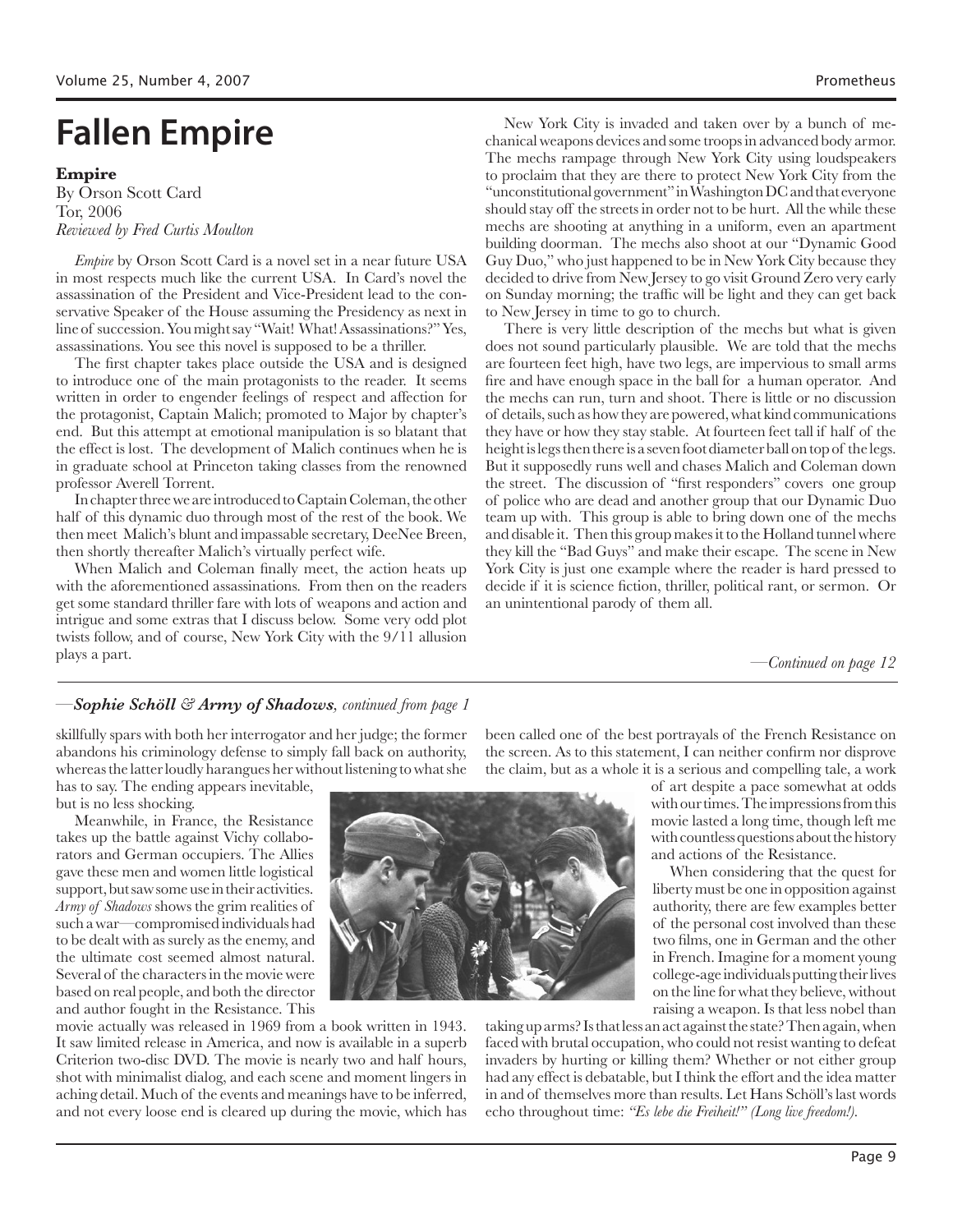### **Mappa Mundi**

By Justina Robson Pyr, 2007 *Reviewed by Anders Monsen*

Vernor Vinge's novel *Rainbows End* (2006) raised the spectre of You Gotta Believe Me technology. As a type of mind control, YGBM insidiously and silently infiltrated the mind, changing people's very world view without any apparent internal notice. People in the business of ideas in our times are probably as much inclined to kill you as attempt non-violent persuasion, but this idea of rewriting ways of thinking as a non-violent method of change already appeared in 2001 in Justina Robson's novel, *Mappa Mundi*. Previously available only as a UK edition, in 2006 Pyr/Prometheus Books released a trade paperback edition in the US. Robson, who is consistently shortlisted for several science fiction awards such as the Arthur C. Clarke Award, has written a tense and scary work of cutting-edge sf.

Still, in the end, Robson can't really escape the constraints of writing about the future with current mental tools. Robson's not alone in this aspect. The entire concept of the Singularity, from John von Neumann to Vernor Vinge and Charles Stross, posits the eventual merger of human and machine mind. Once that's accomplished, and we can rewrite our own brains, what's to stop someone else from hacking into our mind? In a review in Prometheus a couple of years ago of Ray Kurzweil's *The Singularity is Near*, I raised this possibility to counter his overtly enthusiastic view of re-coding ourselves through smart machines inside our bloodstream. As zombie PC spambots spewing out junk email and viruses go, so might humans in this future. (Imagine the darkest scenario, as you constantly need to patch yourself to prevent being hijacked into spewing spam, or "spat," in conversations with other humans.)

Before Human OS 1.0, however, there are a few hurdles to clear, and in the end I'm not sure the transition is as straightforward as in works of fiction. Still, it makes for a good story, one that has been mined by several writers, and probably will continue to evolve as

### **Prometheus Submission Guidelines**

*Prometheus* seeks reviews, esssys, articles, and columns of interest to libertarian science fiction fans. As the newsletter of the Libertarian Futurist Society, *Prometheus* focuses on books nominated for the Prometheus Award, but as a publication on liberty, art, and culture, *Prometheus* also publishes reviews and articles beyond the Prometheus Award.

Reviews of books, movies, TV series, and other media are welcome. For books, include author's name, complete title, publisher, date of publication, and current price. For movies include the director, studio, release date, and main cast. If released on DVD also include the price.

Submissions can be of any length, from 2000-word critical reviews or essays on particular writers or books, to short paragraph notes on books or movies of interest.

Contact the editor via email at editor@lfs.org about your material. If you include your submission in the text of your email, also attach a document in Rich Text Format. All submissions may be edited for grammar, spelling, and style.

technology evolves, and as our understanding of the human brain grows.

In *Mappa Mundi*, the effort towards the goal of mapping the instructional process of the brain has been well under way for most of the 20th century. Groups working behind the scenes are very close to a breakthrough, and have been planning for this event for many years. British psychologist Natalie Armstrong is unaware of the greater picture or threat, and views her work on the human brain as a means to understand and treat severe mental illness, such as schizophrenia. Across the Atlantic, FBI special agent Jude Westhorpe becomes involved when his half-sister, a Native American with strong anti-government views falls into a rogue government experiment in mind-control airborne viruses.

As Jude digs deeper into this mystery, he begins to connect the dots back to Amrstrong's work. Jude has his own problems, such as running away from his Native Indian roots, and questioning his trust for his razor-sharp and dangerously ambitious partner. The process accelerates almost out of control when one of Armstrong's experiments goes wrong, prompted in a different direction by the shadowy group interested in the bigger picture. As June and Armstrong fall for each other, they discover that the effects of her experiment are not limited to her subject, and she in fact may already be changing into something else altogether. There are conflicting views and players involved even in this group, with a private business seeking to implant humans with ways to prevent mind control, a firewall so to speak, and teams from the US government eager to implant ideas of democracy right into the mind's rootkit. While their ends differ, their methods still rely on spreading an airborne and infectious virus that re-wires the human mind. Any government might see this as an opportunity to control their citizens, or convert people to political or religious ideas on a massive and non-violent scale. And after all, isn't avoiding violence a good idea? Here is the crux of the issue of the humanitarian with a guillotine. People want to do good things to make this world a utopia, and unfortunately not everyone realizes good intentions when they see them. Those who oppose this utopia may suffer, but in light of the greater good, this is sad but unavoidable. Libertarians, however, might differ in this respect.

Using software coding as a template for the human brain is a nice metaphor, but we live in the age of programming code, and thus see things through the eyes of that code. Conceptual re-mapping of informational instruction sets might sound neat, but as time changes, the metaphor of the brain probably will evolve beyond seeing it through lines of codes, into something that makes more sense. The brain is not a machine awaiting the right key or instruction book. Software geeks may be king in our time of Open Source developers writing applications for everything and hackers seeking to take advantage of pervasively bad code (cough, Microsoft, cough), but that time will pass.

*Mappa Mundi* works well as a piece of near-future fiction exploring potent ideas. It is also a decent thriller, populated with very human characters facing tough choices. As a writer Robson seems to be improving from book to book. Her characters often harbor broken souls, which are not always mended when the book ends. Still, they are believable and memorable, the two protagonists in *Mappa Mundi* much more so than the main villain. People face tough choices in life, and they do not always make the best of them. In *Mappa Mundi,* the characters realize the hardest thing about difficult choices is that ultimately we have to live with them, and we do have a choice in how we act after those choices.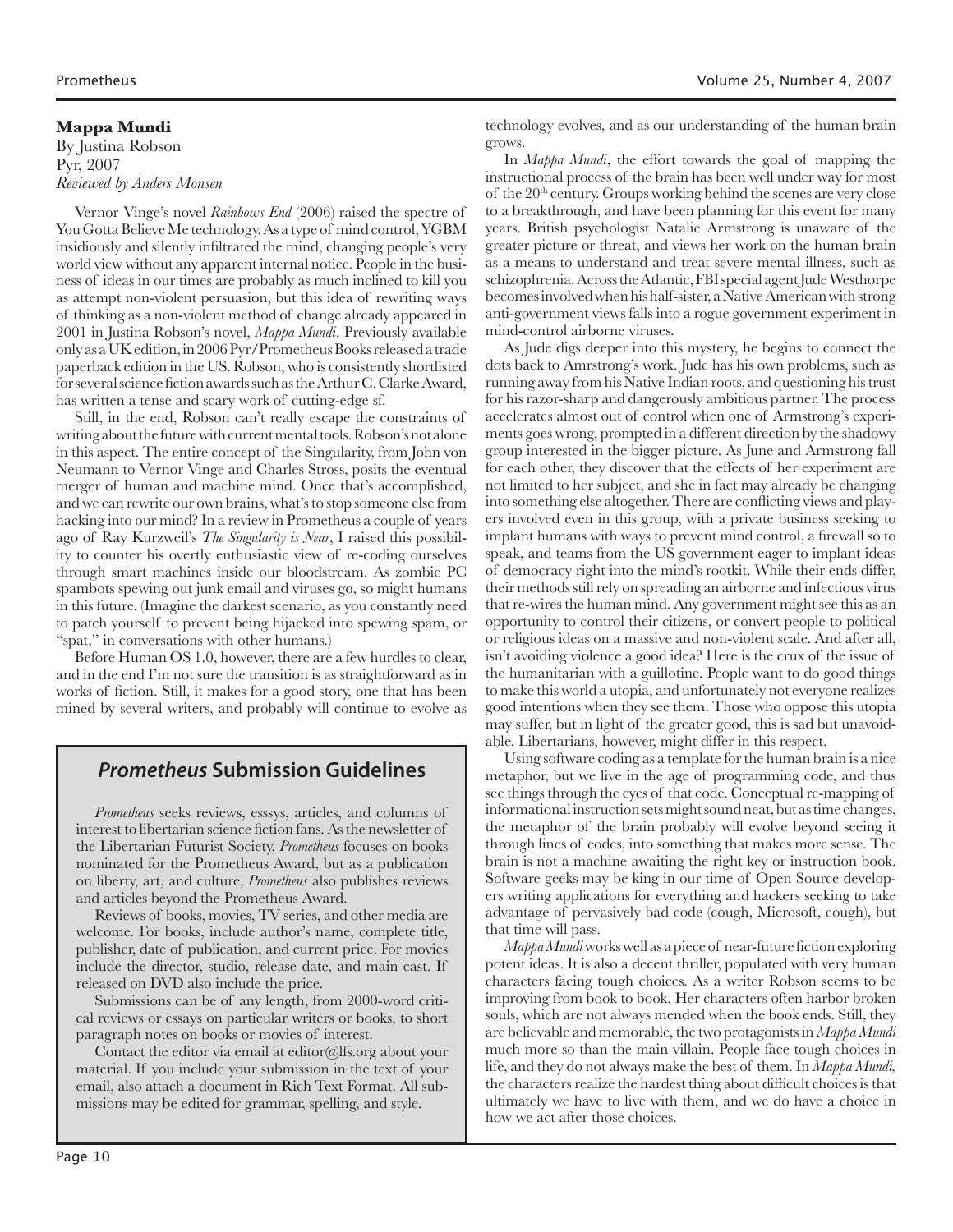# **ETTERS**

### Dear Anders:

In the first sentence of his review, Rick Triplett describes *Variable Star* as "a novel that the master [Robert Heinlein] never got around to finishing." This is, of course, how it's described by Spider Robinson, the author, and by Tor, the publisher, and how it's generally been received. But I suspect that it's not actually true.

Robinson states that the outline of *Variable Star* was drafted in 1955, and mentions various titles that Heinlein considered for it, starting with *The Stars Are a Clock*. An important plot arc in the novel as Robinson completed it involves a young man who goes off to the stars on a slower-than-light starship, keeping in touch with Earth through telepaths linked to other telepaths back on Earth, which enables him to correspond with a young girl there. Through relativistic time distortion, she grows up faster than he ages, and eventually the invention of a faster-than-light stardrive enables them to meet face to face and marry.

Now, the central plot arc of *Time for the Stars*, published in 1956, involves a young man who is identified as a telepath and sent off to the stars on a slower-than-light starship, which he helps to keep in touch with Earth through his telepathic link, first with his twin brother, and then with the brother's daughter, granddaughter, and great-granddaughter. Eventually the invention of a faster-than-light stardrive enables him to meet the granddaughter face to face and marry her; because of relativistic time distortion, he is biologically only a few years older than she is.

Of course, this *could* be no more than coincidence; I have no proof to the contrary. But I think a different history is more likely: That in 1955, Heinlein began working on the outline for his next juvenile book, which ultimately became *Time for the Stars*, producing the initial draft that Robinson worked from; that as he thought the story through, he decided that the relativistic time distortion was its central theme, made one of the telepathic "special communicators" the narrator and protagonist to bring it into sharper focus, and increased the span of time to make the time distortion more dramatic. Even the title of the published work, *Time for the Stars*, is obviously similar to the original title *The Stars Are a Clock*.

To suppose otherwise is to suppose that within the span of about a year, Heinlein outlined two different novels for the same market, with closely similar plot arcs, and even with similar titles, and drew no mental connection between them. And Occam's Razor (which I learned about from Heinlein) makes it hard for me to believe this.

There may be undiscovered lost stories, or lost initial drafts or outlines of stories, buried in Heinlein's literary remains. But I don't think this book is one of them. I think it's better viewed as an alternate universe version of *Time for the Stars*—one where it was not published as a juvenile! And though Robinson does a competent job of capturing the Heinleinian tone, I have to say I prefer the juvenile that was actually published.

This is, as I say, all speculation. But the coincidences seem quite striking. And I don't see any suggestion that anyone involved in producing this book considered them, or checked to see if there was evidence to support or refute them. If they did, I hope someday we will hear more about it.

William H. Stoddard

Loved Mr. Monsen's review of *The Book of Merlyn* in the latest newsletter. I read both *The Once and Future King* and *Merlyn* in the 70s, during my teenage, pre-libertarian years, and I don't recall a thing about either of them. The excerpts Mr. Monsen published in his review make me want to take an overdue second look at White. Does the Merlyn of *King* have the same anarchistic streak as the Merlyn of *Merlyn*? And I wonder if White's essays are freedom-oriented? Pity the fantasy market is not as prolific with libertarian ideas as the SF market, except for Terry Pratchett.

Michael Serafin

### **LFS community on LiveJournal**

LiveJournal users now have a new community online, one dedicated to libertarian sf and the LFS in particular. Visitors from anywhere on the Web also can read posts in this LFS community. If you're a LiveJournal user you can sign up at:

### *http://community.livejournal.com/prometheuslfs/*

Discussions have covered current Prometheus Award and Hall of Fame nominees, as well as other subjects. There is a separate Yahoo driven LFS email list as well, which has been around since May of 2005. This list is open to LFS members only—contact *LFS-discuss-owner@yahoogroups.com*

"Within the next generation I believe that the world's leaders will discover that infant conditioning and narco-hypnosis are more efficient, as instruments of government, than clubs and prisons, and that the lust for power can be just as completely satisfied by suggesting people into loving their servitude as by flogging them and kicking them into obedience."

—Aldous Huxley

### **Classifieds**

**The (Libertarian) Connection**, open-forum since 1968. Subscribers may insert four pages/issue free, unedited. **Factsheet Five** said, "Lively interchange of point, counterpoint and comments". Eight/year, \$20. Strauss, 10 Hill #22-LP, Newark NJ 07102.